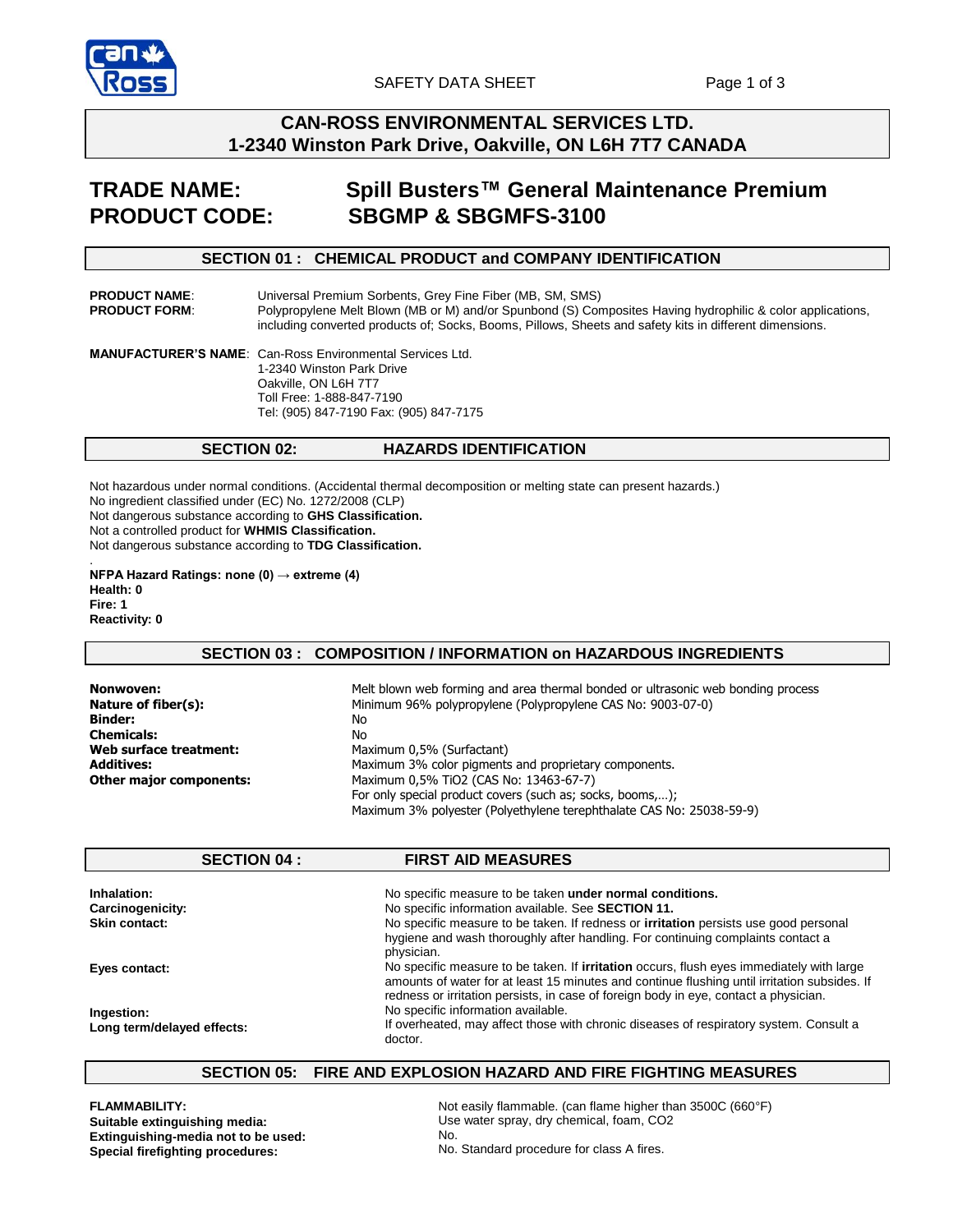**SBGMP** PAGE 2/3

**Hazardous Combustion Products:** 

**Special exposure hazard:** 

When heated above the melting point; carbon monoxide, carbon dioxide, acrolein, ketones, aldehydes and other unidentified organic compounds can be formed. For flammable and toxic fumes as well as skin contact with molten materials see SECTION 10.

Large fires in confined areas; use NIOSH / MSHA approved self-contained breathing apparatus. Use water, fog, spray to cool exposed equipment & containers.

#### **SECTION 06: ACCIDENTAL RELEASE MEASURES**

Not applicable.

# **SECTION 07: HANDLING AND STORAGE**

**Before usage;** Store in a cool and dry place away from direct sunlight.

Shelf Life; Indefinitely product kept under proper conditions.

**After usage;** can be harmful according to the used area. Aware of used material (and dirt empty pack or containers) to be contact with food & skin or children & animal consumption.

### **SECTION 08: PERSONAL PROTECTIVE EQUIPMENT / EXPOSURE CONTROLS**

**No specıfıc equipment needed. Permissable Exposure limits:** 

#### **Respirable Total Dust**

TWA (8 hour) Short term (15 min.)

15 mg/m3 Not established

**Polyolefin MB**

**Color pigments** 10 mg/m3 Not established

**TiO2**  $10 \text{ mg/m}$ Not established

### **SECTION 09: PHYSICAL AND CHEMICAL PROPERTIES**

| Appearance:                             | Available in different color and shape/dimension. |
|-----------------------------------------|---------------------------------------------------|
| Odor:                                   | No specific odor                                  |
| pH:                                     | Not applicable                                    |
| <b>Boiling point:</b>                   | Not applicable                                    |
| <b>Melting point:</b>                   | Approx. 1600C (3200F)                             |
| Decomposition temperature:              | Greater than 3000C (5700F)                        |
| Flash point:                            | Not applicable                                    |
| <b>Flammability:</b>                    | Not easily flammable                              |
| Auto flammability:                      | Auto ignition temperature: >3500C (>6600F)        |
| <b>Explosive properties:</b>            | Not applicable                                    |
| <b>Oxidizing properties:</b>            | Not applicable                                    |
| Vapor pressure:                         | Not applicable                                    |
| <b>Relative density:</b>                | $-0.9$ (water=1)                                  |
| Solubility in water:                    | Insoluble                                         |
| Solubility in fats:                     | Insoluble                                         |
| Partition coefficient: n-octanol/water: | Not applicable                                    |

#### **SECTION 10: STABILITY AND REACTIVITY**

Stable under ordinary conditions of use and storage.

#### **Conditions to avoid;**

Under thermal decomposition conditions flammable and toxic fumes can be generated.

Above 3000C (5700F) may be released: toxic and flammable gases, carbon monoxide. The generation of cleavage and oxidation products is subject to fire conditions. Hazardous polymerization is not estimated.

Not burned residues and contaminated water after firefighting should be disposed of in compliance with official regulations. Use protective gloves for molten.

The product can react with strong oxidation agents, acids and basis.